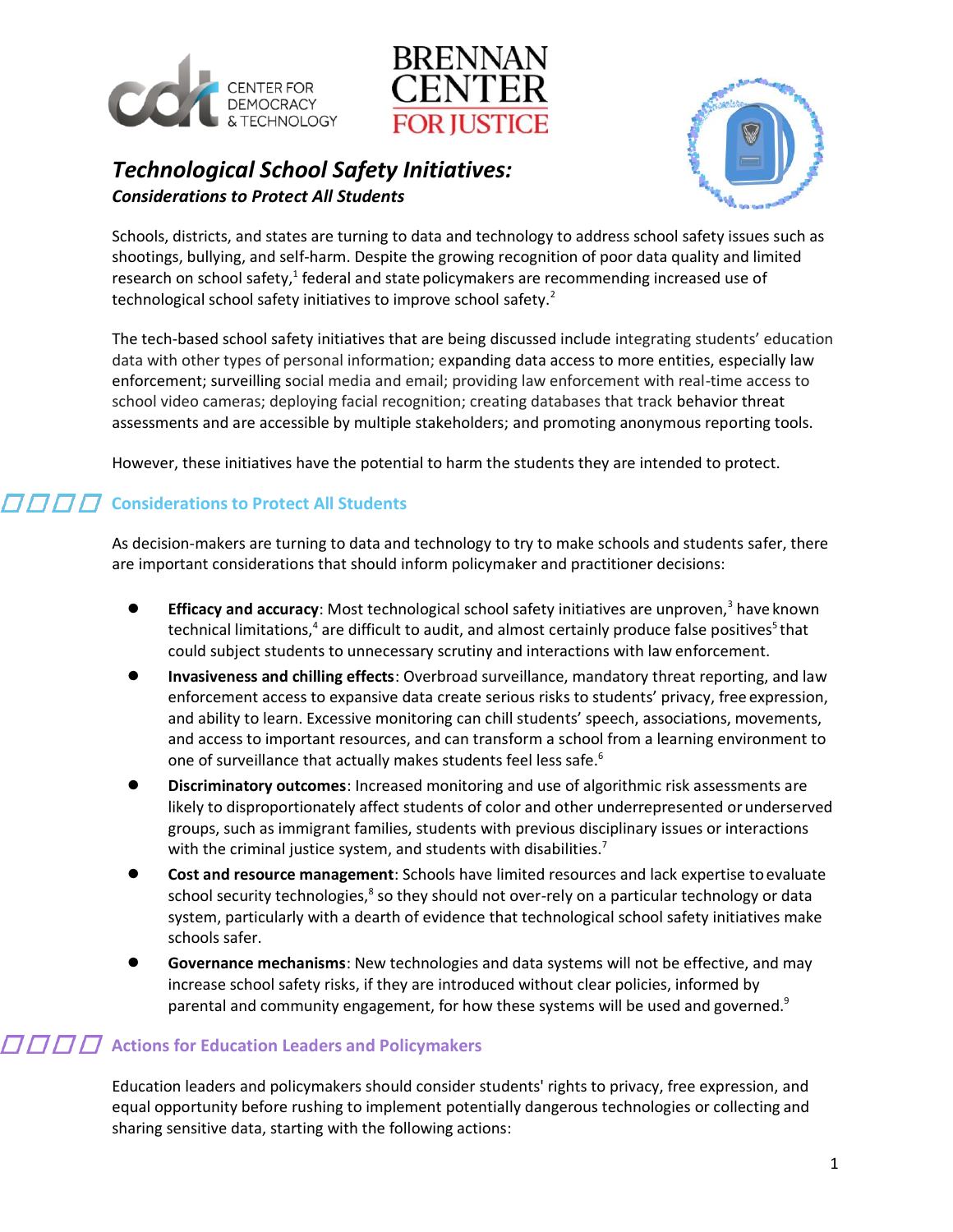- **Start with a more inclusive definition of "safety":** Although school shootings are devastating, they are far from the only safety concerns that students face. In particular, students of color have experienced disproportionate negative impacts from overbroad policing and surveillance in schools.<sup>10</sup> If school safety initiatives are not designed with a holistic and inclusive definition of safety in mind, they may be counterproductive and actually endanger the most vulnerable students.
- **Ground school safety in what schools are positioned to address**: Schools are being asked todo more than ever to predict and respond to safety concerns. In particular, schools are facing increased pressure to monitor and respond to off-campus activities, such as what students are saying on social media when they get home. Placing unreasonable burdens on schools to monitor students can detract from their educational mission.<sup>11</sup>
- **Balance urgency to act with acknowledgement of a lack of evidence about what works**: Schools and districts should look for solutions that have a proven track record of improving school safety and students' wellbeing. Many of the current trends in data and technology for school safety are experimental. While appropriately tailored and thoughtful data collection can be part of a holistic program to help address students' needs, more data is not necessarily better. $12$
- **Inform policymaking by parents and students from all impacted communities**: Policymaking around school safety should center the input and needs of students and their families, but students and parents are not a monolith. Policymakers and education officials should affirmatively reach out to and engage underrepresented communities, particularly students and families of color and immigrant students, $13$  who have been disproportionately impacted by disciplinary, policing, and surveillance policies in schools. $^{14}$
- **Engage CIOs and CPOs in school safety technological initiatives**: Chief information officers (CIOs) and chief privacy officers<sup>15</sup> (CPOs) can be valuable resources for assessing the values, limitations, and risks of new technology and data initiatives, but they are often not involved early enough in the process of procuring new technologies or drafting school safety recommendations. Privacy and technical advice from CIOs and CPOs should be integrated into every step of adopting and implementing new data and technology initiatives and making school safety recommendations.
- **Have a plan for how to use and manage new technologies and data systems**: Too often, institutions invest in new technology or data systems first, and figure out how to use and govern them later. The problem to be solved should dictate the type of data collected and who can access it—not the other way around. To realize the benefits of data and technology while protecting students' rights, data governance policies should include privacy and security protections, purpose limitations, data minimization, access controls, retention limits, and data deletion procedures.<sup>16</sup>

## **FIFIFI** Conclusion

States, districts, and schools are under immense pressure to adopt new security measures, but rushing this process could hurt students without measurably contributing to school safety. Many technological initiatives that have been proposed or implemented are unproven and come with significant risks to students' privacy, free expression, and safety. Before ramping up data collection and digital surveillance in schools, decision-makers should consider the real effects and unintended consequences of these measures on students and families, and take steps to mitigate them.